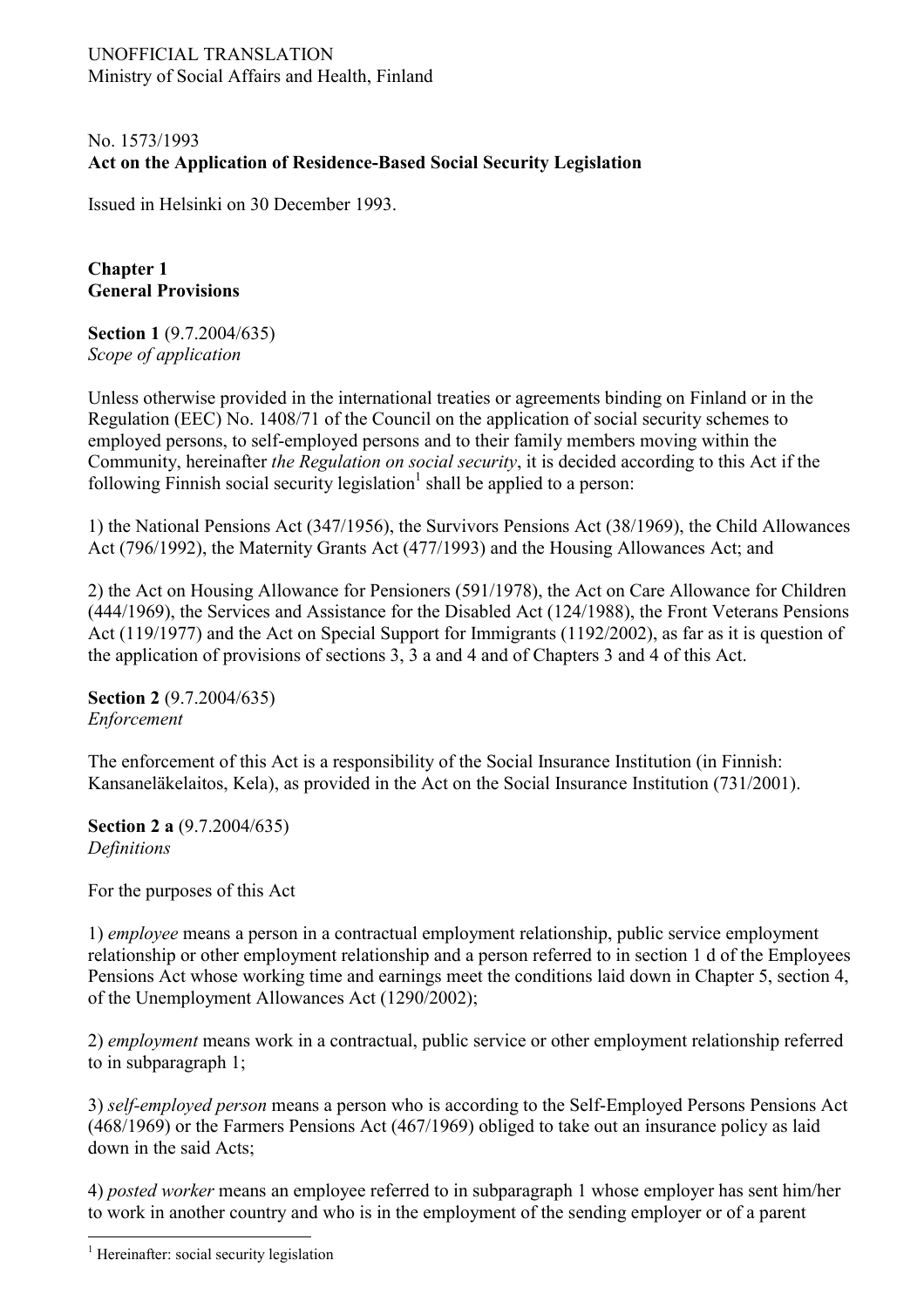undertaking, subsidiary or affiliate or other such undertaking belonging to the same financial entity as the employer in which the sending employer has controlling interest;

5) *researcher* means a person with a doctor's degree who is carrying out scientific research;

6) *student* means a person who is participating in vocational education or in education for a degree;

7) *missionary employee* means an employee sent by a missionary organisation registered in Finland, an Evangelical-Lutheran or Orthodox parish or a registered religious community to carry out missionary work in a foreign country who is in the employment of the employer in question for the period of the missionary work and is insured under the earnings-related pension scheme in Finland;

8) *development co-operation employee* means a person who is employed in a development cooperation project, if the project is partly financed from the development co-operation funds included in the State Budget or if the State of Finland otherwise takes part in the project through the operations of an internationally established organisation;

9) *family member* means the spouse of the person and the person's or the spouse's child(ren) under the age of 18 years; as spouses are also regarded a woman and man continuously living in a shared household in marriage-like circumstances;

10) *person of Finnish origin* means an alien who has been granted a residence permit on the basis of section 47 (1) 1 or section 48 of the Aliens Act (301/2004);

11) *refugee* means an alien who has been granted asylum in Finland or who has been granted within the refugee quota a residence permit in Finland by reason of his/her being a refugee, or who is a family member of those aliens who is considered to be a refugee and has been granted a residence permit on the basis of family relationships; and

12) *stateless person* means a person referred to in the Convention relating to the Status of Stateless Persons (Treaty Series of the Statute Book 80/1968).

# **Chapter 2 Application of social security legislation** (9.7.2004/635)

Section 3 (9.7.2004/635) *Residence in Finland* 

Social security legislation applies to persons permanently resident in Finland who have their actual place of residence and home in Finland and who principally reside here on a continuous basis.

Section 3 a (9.7.2004/635) *Moving to Finland* 

Social security legislation is applied to persons moving to Finland from the date of arrival in the country, if the person, taking into account his/her circumstances as a whole, is considered to move to Finland to reside in the country on a permanent basis.

As circumstances indicating the permanence of residence of the person moving to Finland are taken into account, among others, that the person:

1) has been previously permanently resident in Finland or is of Finnish origin;

2) is a refugee or has been granted a residence permit in Finland based on the need for protection;

3) is a family member of a person who is permanently resident in Finland;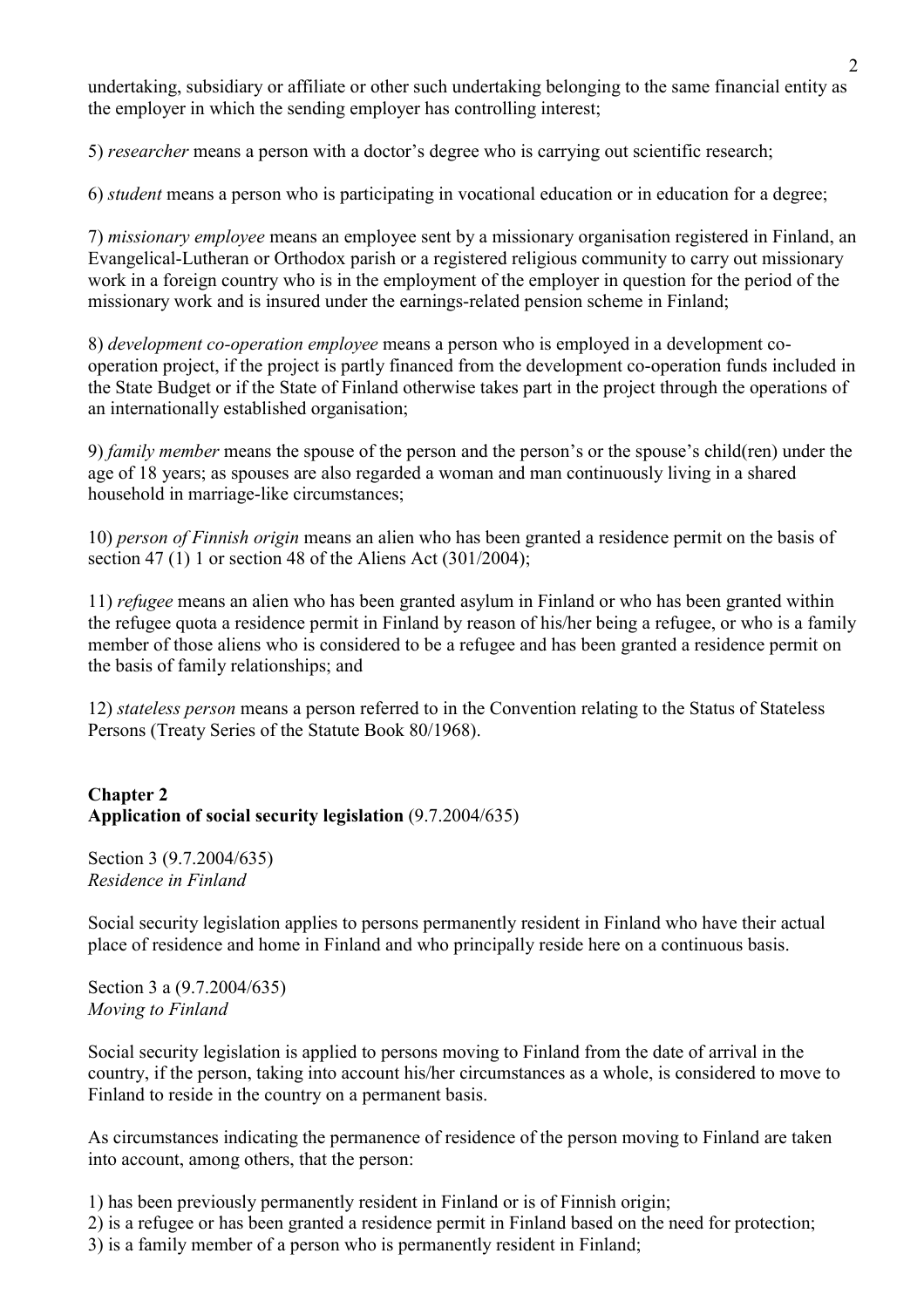4) has an employment contract for at least two years or a comparable contract for work in Finland; or 5) has other links with Finland.

A person is not considered to move to Finland to reside in the country permanently if he/she moves to the country exclusively for the purpose of studies.

Under this Act, a person applying for asylum in Finland is not considered to be permanently resident in Finland during the period of time under which he/she stays in the country without a legally valid decision on his/her asylum application or on a matter concerning his/her deportation from the country. Neither is a person who has obtained a residence permit on the basis of temporary need for protection considered to move to Finland on a permanent basis.

If a person is not considered to move to Finland permanently when arriving in the country but the condition can be considered to be met later, social security legislation is applied to the person from the date when the condition is met.

Section 3 b (9.7.2004/635) *Employment and self-employment* 

An employee or a self-employed person whose entitlement to Finnish social security is determined according to the Regulation on social security is subject to the social security legislation under this Act from the date of starting the employment or self-employment in Finland, if the person is employed uninterruptedly for at least four months or, respectively, when the person has uninterruptedly been self-employed for at least four months.

Section 3 c (9.7.2004/635) *Legality requirement* 

The condition for application of this Act is that the temporary residence, residence and employment in the country is lawful. It is required, furthermore, that the person moving to Finland has a residence permit entitling to at least one year's residence in the country in case the person is required to have such as permit. For particular reasons also a residence permit granted for a shorter period than one year meets the condition, if there are no obstacles to extending the residence permit.

Section 4 (9.7.2004/635) *Residence abroad* 

Social security legislation does not apply to persons moving abroad on a permanent basis. Social security legislation however applies to persons further resident in Finland if the duration of the temporary residence abroad is estimated to be no more than one year.

Social security legislation is applied to a person who repeatedly on a temporary basis resides abroad so that the length of an uninterrupted temporary residence abroad does not exceed one year only if the person is, despite the temporary residence abroad, considered to be permanently resident in Finland and has close links with Finland.

Section 5 (23.12.1998/1128) *Certain employment relationships* 

Finnish social security legislation is applied to a Finnish national employed abroad if he/she:

1) works as a member of the posted personnel at a Finnish representation abroad and is in an employment relationship to the Finnish State;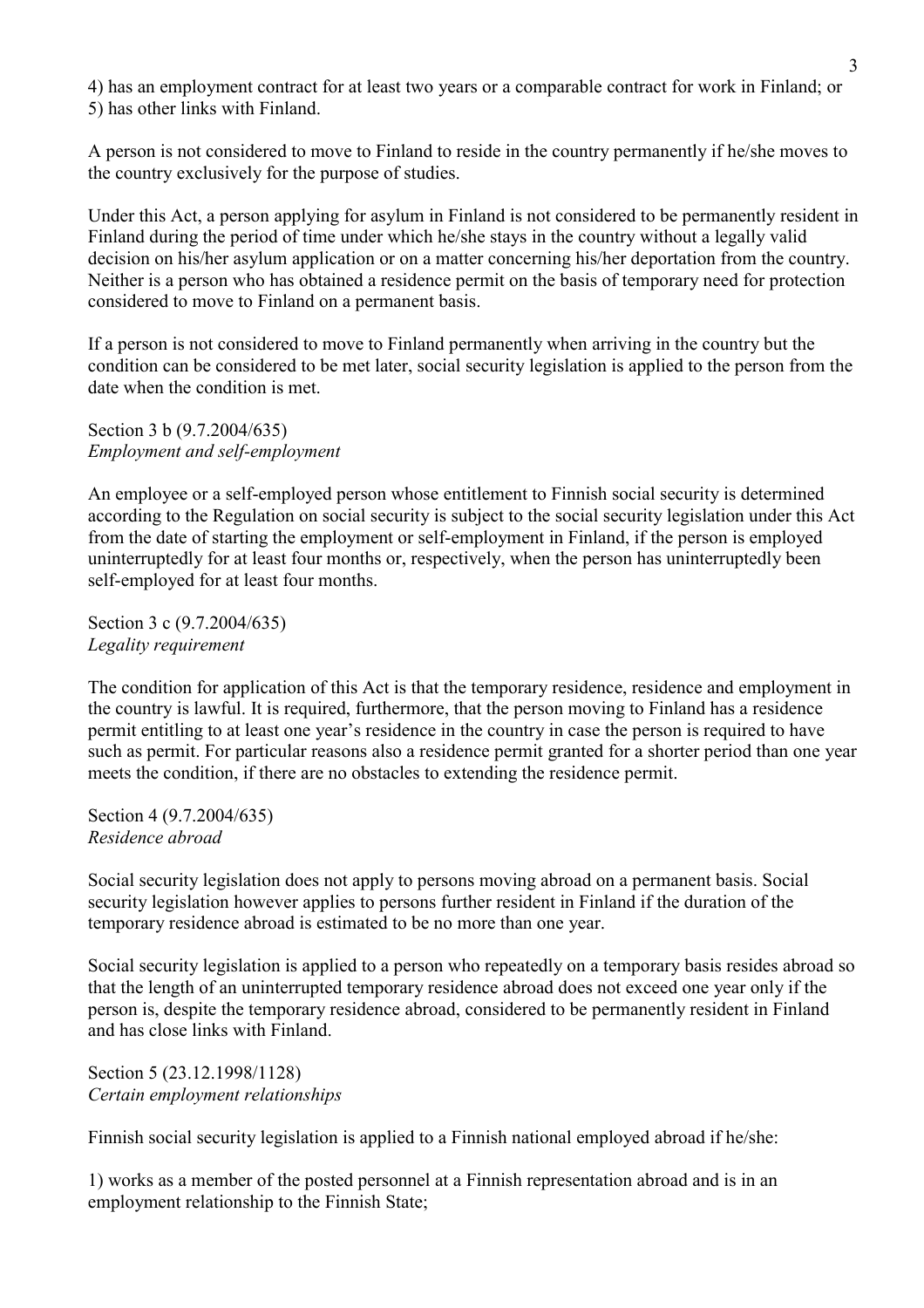2) is in the employment of the Finnish State abroad or is a private servant of a person referred to in subparagraph 1, if social security legislation was applied to the former immediately before the start of the employment relationship;

3) has a job comparable to that referred to in subparagraph 1 and enjoys the same privileges and immunities as diplomatic representatives and is in an employment relationship to a Finnish employer; or

4) has been sent from Finland as a missionary employee or development co-operation employee if social security legislation was applied to the employee immediately before the start of the employment relationship. (9.7.2004/635)

Section 6 (9.7.2004/635) *Employment on board a Finnish vessel* 

The social security legislation in accordance with this Act applies to persons working on board a Finnish vessel in an employment relationship according to the Seamen's Act (423/1978).

Social security legislation does not apply to persons employed on board a Finnish vessel entered into the list of merchant vessels according to the Act on the Register of Merchant Vessels Engaged on International Voyages (1707/1991) in an employment relationship other than that referred to in paragraph 1, unless the person has been resident in Finland during the year preceding the start of the employment relationship as laid down in section 3.

Section 7 (9.7.2004/635) *Employment and studies abroad* 

On application, social security legislation is further applied to a person with close links with Finland who is temporarily resident abroad for a longer time than one year and who is:

1) a posted worker sent abroad by a Finnish employer from Finland;

2) an employee hired by a Finnish employer abroad; or

3) a full-time student or researcher.

Section 7 a (9.7.2004/635) *Close links* 

The consideration of whether a person referred to in sections 4, 7 and 8 has close links with Finland is based on an overall examination of the person's situation. The examination takes account of the duration and continuity of the temporary residence and residence in Finland and in the other country as well as the person's family relationships. As an indication of close links can be regarded repeated temporary residence, home, employment relationship, nature of the work, registered place of business of the employer, and provision of earnings-related pension in Finland, as well as other comparable circumstances.

Section 8 (9.7.2004/635) *Family members* 

On application, Finnish social security legislation is further applied to a family member accompanying the person temporarily resident abroad referred to in sections 5 and 7 who is living in the same household with the person, provided that the family member is not subject to the legislation of the foreign country on the basis of his/her own employment lasting for more than four months or that the family member cannot otherwise, based on his/her circumstances, be deemed to have closer links with the foreign state than with Finland.

The same applies to a family member accompanying the person temporarily resident abroad and living in the same household with the person, if Finnish social security legislation applies to the person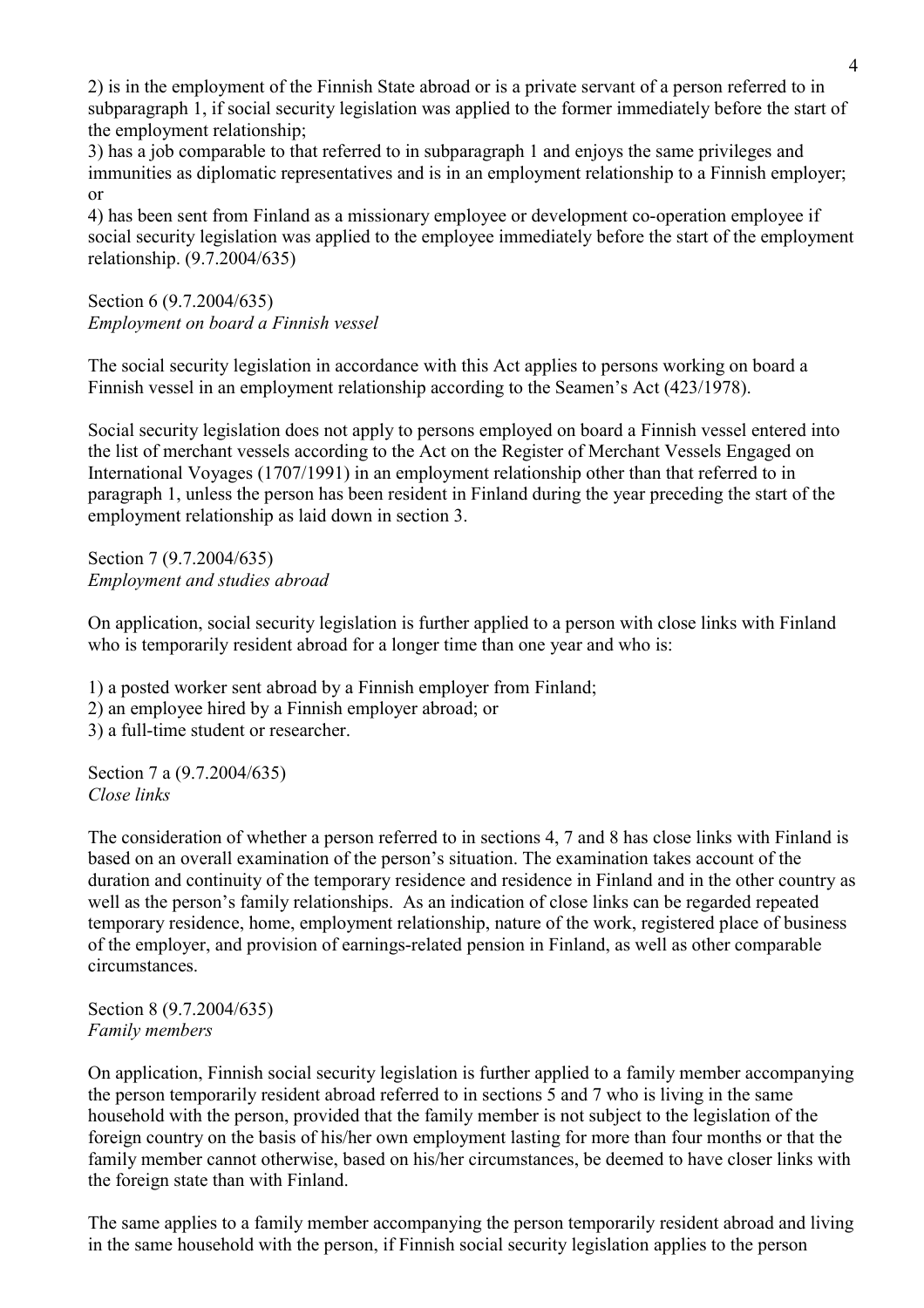referred to in paragraph 1 on the basis of the Regulation on social security or an agreement on social security binding on Finland, unless otherwise provided in the Regulation or the agreement concerned.

# **Chapter 3 Co-ordination of Legislation on Social Security and International Treaties and Agreements**

Section 9 (9.7.2004/635) *Community legislation on social security and international treaties and agreements* 

If a person is on the basis of the Regulation on social security or an international treaty or agreement binding on Finland subject to the social security legislation of a foreign state, the social security legislation referred to in this Act shall not apply to the person in regard to the scope of application of the Regulation or the treaty or agreement.

# Section 10 *Staff of certain representations*

The social security legislation according to this Act does not apply to a national of a foreign state if the person is in Finland: (9.7.2004/635)

1) a diplomatic representative or detached consular representative of a foreign state, or if the person is employed in the United Nations or a specialised agency linked to the UN or in another intergovernmental organisation;

2) a member of the administrative or technical staff or the domestic staff of the foreign representation of a foreign country;

3) a family member of a person referred to in subparagraph 1 or 2 living in the same household with the person, provided that the family member is not on the basis of his/her own gainful employment subject to the Finnish social security; or

4) a private servant of a person referred to in subparagraph 1 and subject to the social security legislation of another state.

The provisions of paragraph 1 (2) to (4) do not apply to a person who has been resident in Finland immediately before the start of the employment relationship.

Section 11 (9.7.2004/635) *Refugees and stateless persons* 

The provisions of this Act on Finnish nationals also apply to refugees and persons without nationality to whom the social security legislation under this Act is applied.

### **Chapter 4 Decision, appeal and nullification of decision**

Section 12 (9.7.2004/635) *Issuing a decision* 

A person has the right to receive, on application, a decision regarding whether social security legislation is applied to him/her. The decision is applied for from the Social Insurance Institution.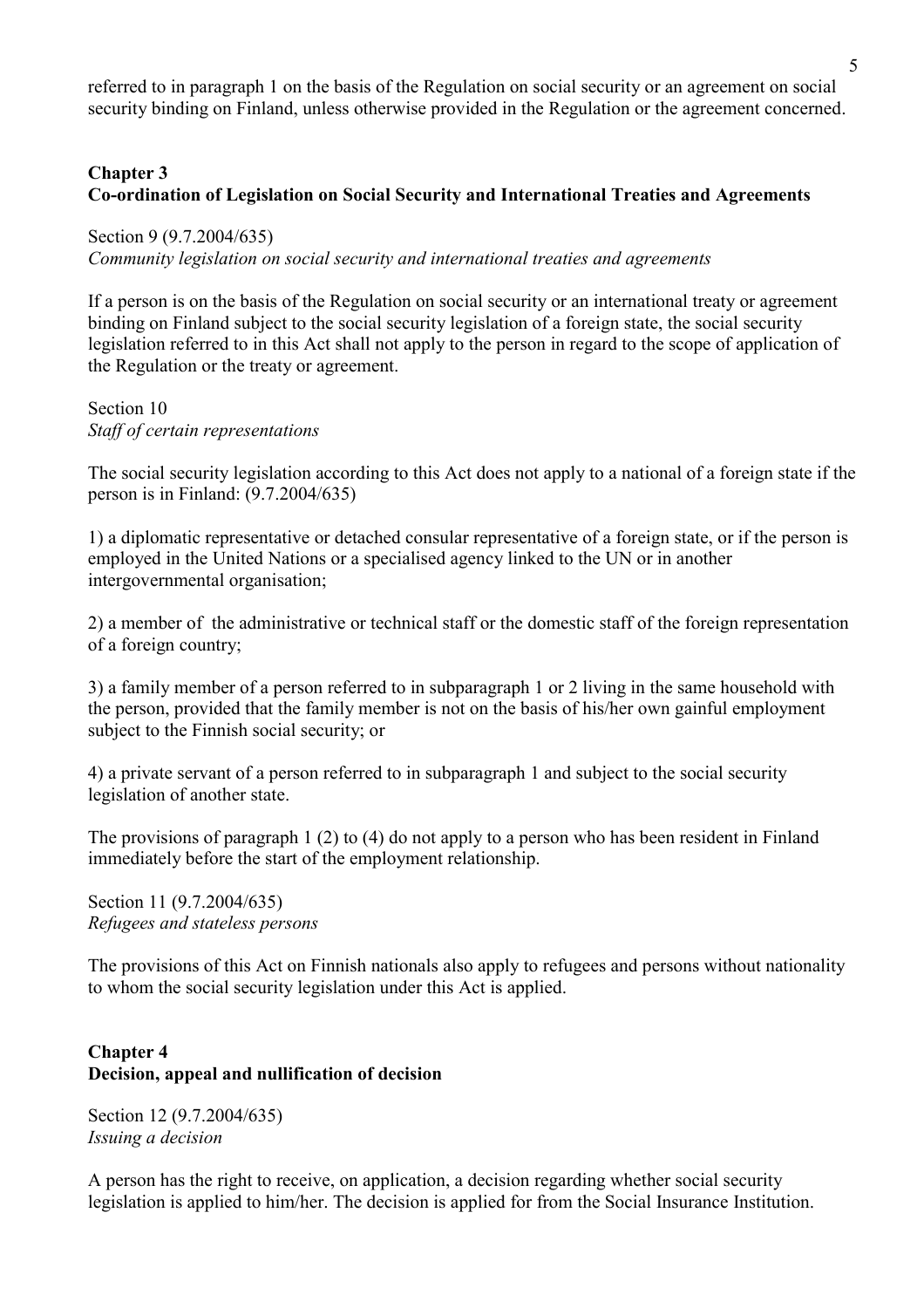The application regarding application of social security legislation to a person referred to in sections 7 and 8 shall be submitted to the Social Insurance Institution within one year from the date on which the person moved abroad or from the date of expiry of the validity of the previous decision. Exception from the defined time can be made for particular reasons. The defined time however does not apply to a family member of the person referred to in section 5.

The decision on application of social security legislation to a person referred to in sections 7 and 8 is issued for a defined period of time, at the most for five years from the date on which the person moved abroad. The application of social security legislation can continue for five years at the most, if the person still has close links with Finland. The decision to a family member of a person referred to in section 5 is however issued for the period of time the person referred to in section 5 is employed abroad.

A person to whom social security legislation has been applied during temporary residence abroad on the basis of sections 7 and 8 for ten years can be issued a new decision on the application of social security legislation, if the person has been resident in Finland for at least one year before submitting the new application.

The Social Insurance Institution issues, ex officio, decision on the application of social security legislation on the basis of sections 4 to 6 to a person regarding whose temporary residence abroad it is informed of.

Section 12 a (23.12.1998/1128) *Duty to inform* 

A person covered by the scope of application of social security legislation is obliged to inform the Social Insurance Institution without delay of any changes in his/her circumstances, such as moving from or returning to Finland, employment abroad, start and end of studies or research work, suspension of an activity, admission to the scope of the social security of the country of temporary residence and other changes in circumstances that can have consequences with regard to social security.

Section 12 b (23.12.1998/1128) *Amending a decision* 

If the circumstances after the issuing of the decision referred to in this Act have changed so that the preconditions for issuing the decision are no more met, the Social Insurance Institution can amend its decision from the date when the circumstances change. Decisions of the Social Insurance Institution referred to in this Act may be appealed as provided in section 13.

Section 13 (9.7.2004/635) *Appeal* 

Any person who is dissatisfied with the decision of the Social Insurance Institution may appeal it to the Appeal Tribunal and any person who is dissatisfied with the decision of the Appeal Tribunal to the Insurance Court. The decision of the Insurance Court may not be appealed.

The person concerned is considered to have been served the decision on the seventh day after the date on which the decision was mailed by letter to the address given by the person, unless otherwise indicated.

The appeal document shall be submitted to the Social Insurance Institution within 30 days from the date when the appellant was served the decision.

The decision of the Social Insurance Institution must be observed regardless of appeal until the matter has been solved by a legally valid decision.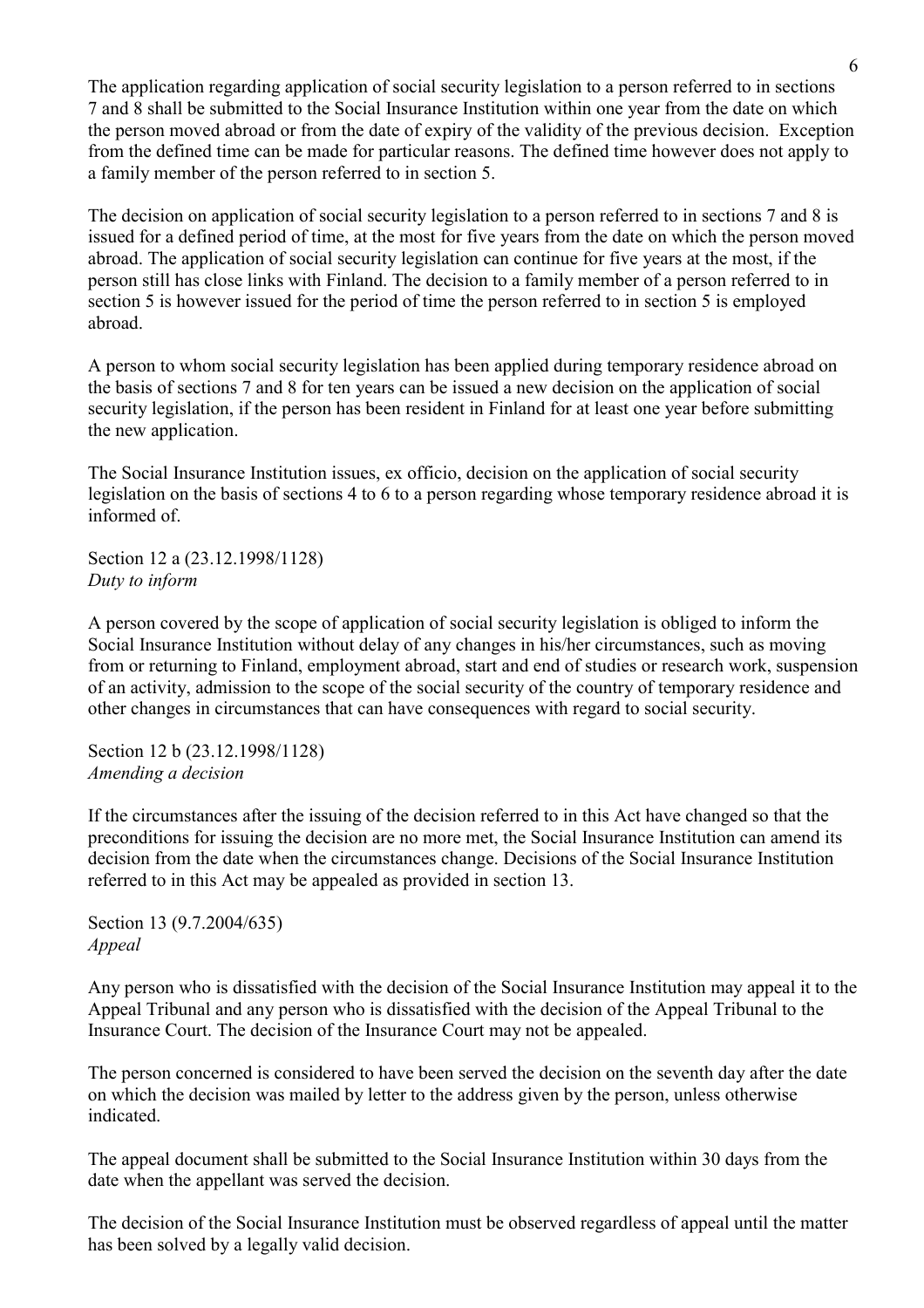As regards application of the above section see the provision on entry into force of Act 9.7.2004/635.

Section 13 a (9.7.2004/635) *Right to correct* 

If the Social Insurance Institution accepts the claims presented in the appeal submitted to it in all respects, it shall issue a rectification decision. The rectification decision may be appealed as provided in section 13.

If the Social Insurance Institution cannot rectify the decision subject to appeal as laid down in paragraph 1, it must within 30 days from the expiry of the appeal period forward the appeal document and its opinion to the appeal body concerned for consideration. In that case the Social Insurance Institution can rectify its previous decision by a temporary decision as far as it accepts the claim in the appeal. If the appeal has already been submitted to the appeal body, it shall be immediately informed of the temporary decision. A temporary decision may not be appealed.

Exception from the defined period of time referred to in paragraph 2 can be made if obtaining further information necessary on account of the appeal so requires. In that case the appellant shall be immediately informed about the request for further information. The appeal document and the opinion shall however always be forwarded to the appeal body concerned within 60 days from the expiry of the period of appeal.

Section 13 b (9.7.2004/635) *Delayed appeal* 

If the appeal submitted to the Appeal Tribunal or the Insurance Court arrives after the expiry of the defined time laid down in section 13, the appeal body concerned may nevertheless take the appeal up for consideration if there have been weighty reasons for the delay.

Section 14 (9.7.2004/635) *Nullification of decision* 

If the legally valid decision concerning a matter referred to in this Act is based on false or incomplete information or is apparently contrary to legislation, the Insurance Court may upon the submission of the Social Insurance Institution or upon application of the person concerned, after having given the other parties an opportunity to be heard, nullify the decision or order reconsideration of the matter. After having made the above submission the Social Insurance Institution may on a temporary basis apply social security legislation in accordance with its submission until a new decision has been issued on the matter.

Where new information is obtained in a matter regarding the application of social security legislation or the point of time relating to the application, the Social Insurance Institution shall reconsider the matter. The Social Insurance Institution may notwithstanding a previous legally valid decision apply social security legislation to the person to the person's benefit. Also the Appeal Tribunal and the Insurance Court can act correspondingly when considering an appeal. Their decisions may be appealed as provided in section 13.

Section 14 a (9.7.2004/635) *Rectifying an error* 

If the decision of the Social Insurance Institution is clearly based on false or incomplete information or on an apparently incorrect application of legislation or there has been a procedural fault in making the decision, the Social Insurance Institution may nullify its faulty decision and make a new decision on the matter.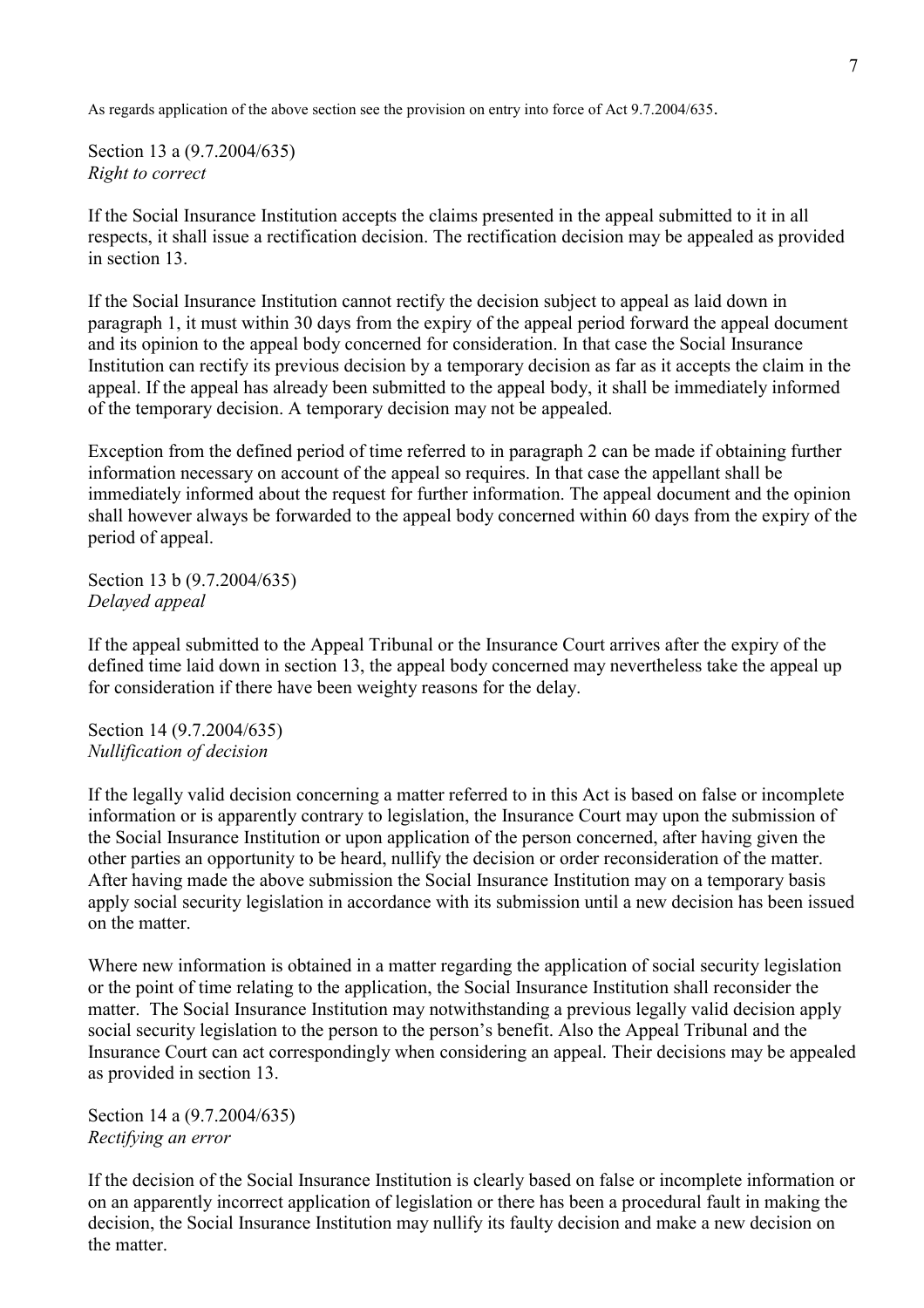A decision can be rectified either to the benefit or detriment of the person concerned. Rectification of the decision to the detriment of the person concerned requires that the person consent to its rectification.

#### **Chapter 5 Miscellaneous provisions**

Section 15 (9.8.2002/699) *Duty to provide information* 

The Social Insurance Institution and the appeal body in accordance with this Act are entitled, notwithstanding the provisions on confidentiality and other restrictions on access to information, to obtain on request and free of charge the information necessary for deciding on the matter under consideration, or otherwise for enforcement of a duty under this Act from:

1) state and local authorities and other public corporations; and

2) the Finnish Centre for Pensions, pension and insurance institutions and the employer.

The Social Insurance Institution has, in addition to what is provided in section 29 (3) of the Act on the Openness on Government Activities, the right of access to the confidential information referred to in this section by means of a technical connection on the conditions laid down in the said paragraph.

The technical connection established on the basis of this section may be used for searching also confidential information without the consent of the person for the protection of whose interests the confidentiality duty has been provided. Prior to establishing the technical connection the body requesting information must give an account that the protection of the information is ensured appropriately.

Section 15 a (9.8.2002/699) *Duty to inform the applicant* 

The Social Insurance Institution shall inform the applicant for a benefit in advance and in appropriate ways of the sources from which information on the applicant can be obtained and to which bodies it can be regularly supplied.

Section 16 *Further provisions* 

Further provisions on the implementation of this Act are issued by Decree, as necessary.

### **Chapter 6 Entry into force and transitional provisions**

Section 17 *Entry into force* 

This Act enters into force on 1 January 1994.

Measures necessary for the implementation of this Act may be undertaken before its entry into force.

Section 18